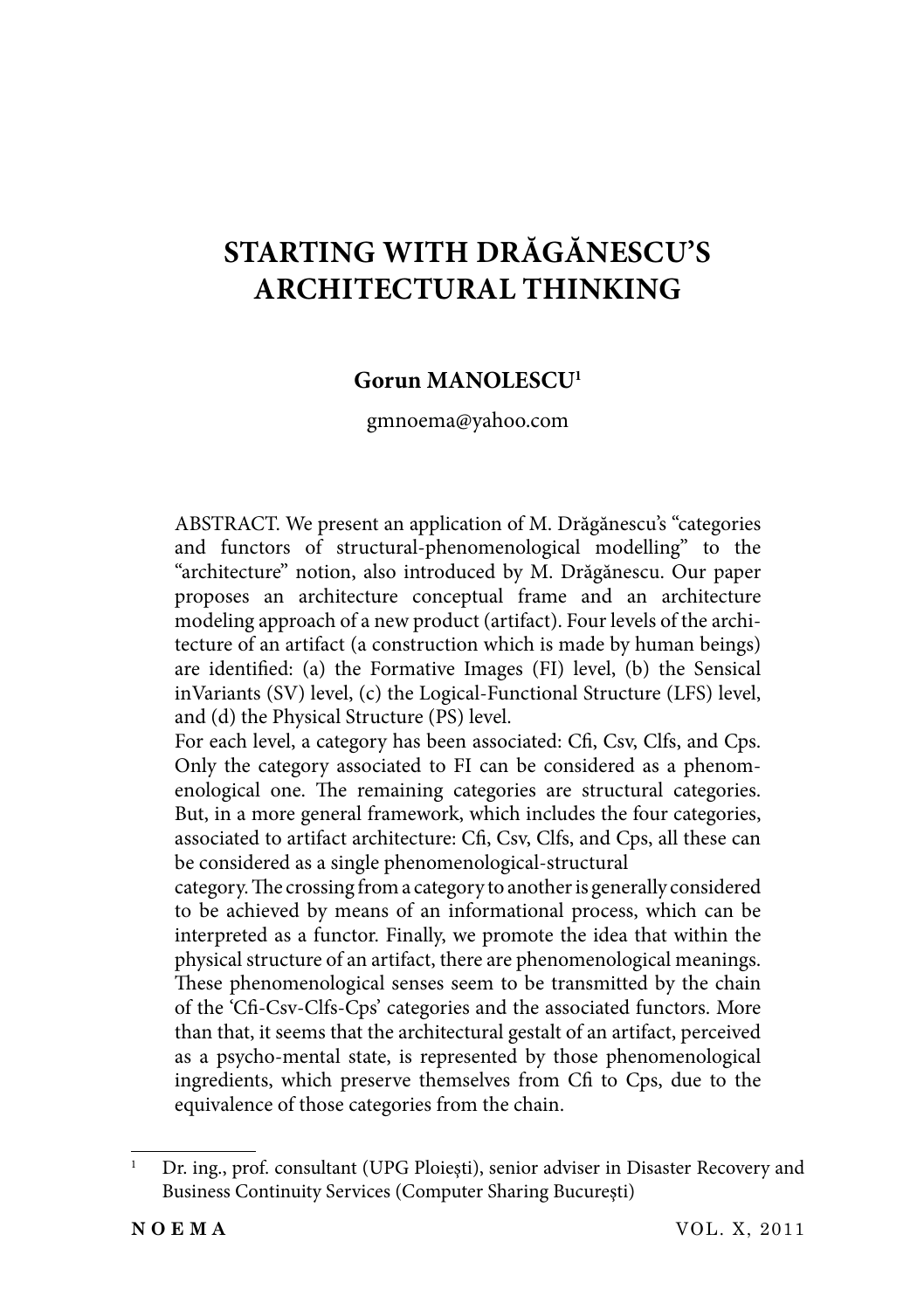KEYWORDS: artifact, architecture, categories theory, formative image, sensical invariants, logical-functional structure, physical structure, qualia.

#### **Introduction**

The **architecture** notion has emerged from the Greek antique thinking [18], [19]. It came into view along the time [9], [23].

The subject of our work is a limited one. It is based on M. Drăgănescu's works [4], [5], [6], [7], [8] who proposed a new vision on this item. In this way, we will propose:

a. an extended framework of the mentioned notion, which was introduced by Drăgănescu [4], [5], [6], [7];

b. a modeling of the **architecture,** as a particular case of "Categories and functors for the structural-phenomenological modeling" [8].

## The "Architecture" Notion In M. Drăgănescu's Works

In [6] Mihai Drăgănescu synthesized some aspects of the architecture notion, which were been put into evidence in [4], [5].

We shall take the risks to simplify what Drăgănescu wrote, and so we shall summarize from [6]:

1. There are three levels of the **architecture** of a system:

- ♦ architectural level of a functional structure;
- ♦ architectural level of a concrete structure;

♦ architectural level of the system, as a whole, conceived as composed by the above two levels.

2. In opposition to the systemic 'objective' gestalt, the architectural gestalt cannot be separated from the subject. That is due to the fact that the subject is the determining factor that creates and intercepts the 'whole' of the **architecture,** and produces a 'unique, scientifically undescriptible (psycho-mental) state'.

3. From an architectural point of view, the architectural gestalt tries to cover in every possible way all the functions of a system, including technical, human and aesthetical aspects. For this reason the architectural approach is not subsumed to the systemic approach but, instead, exceeds the latter.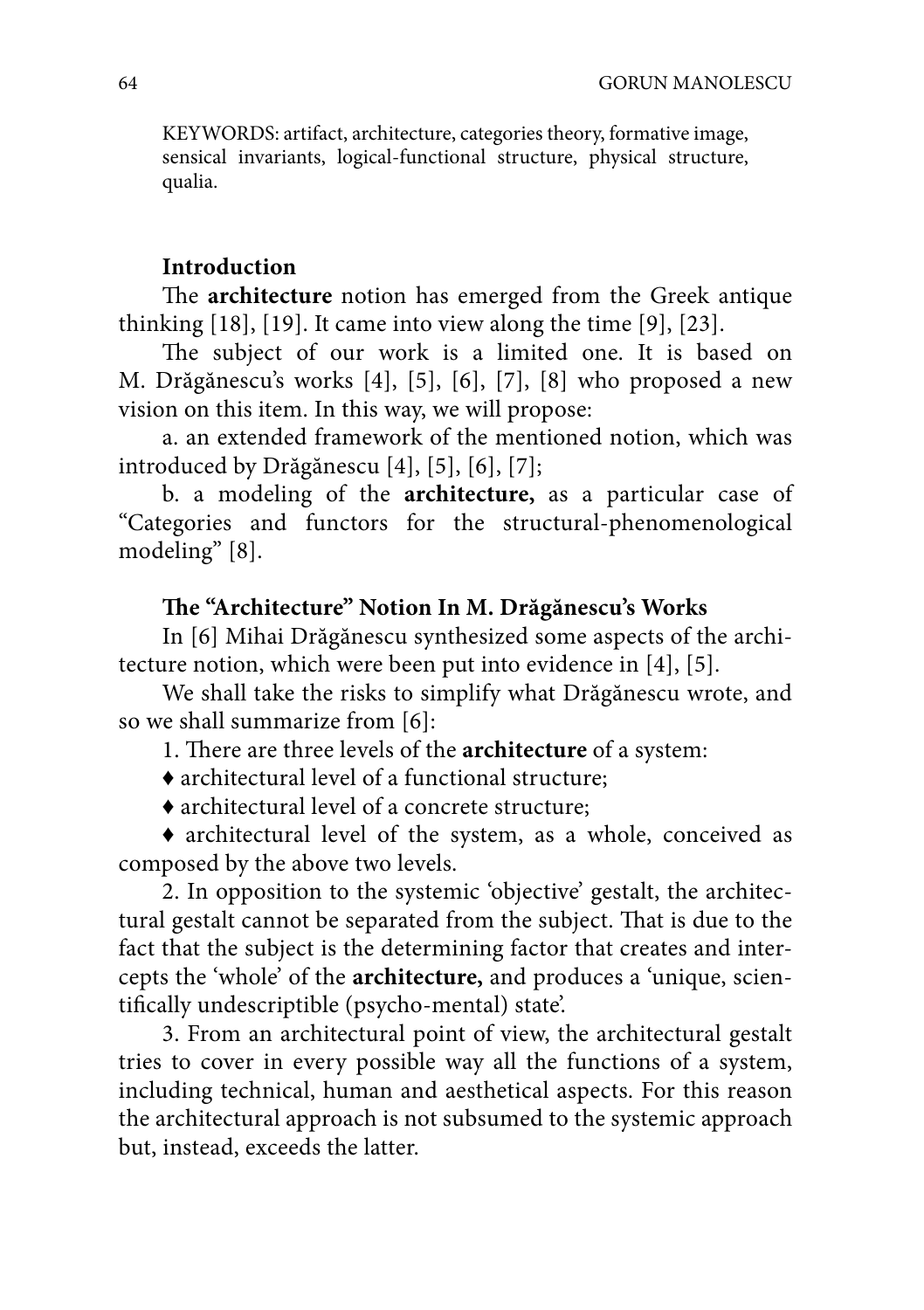4. The architectural approach is a constructive and creative thinking.

5. A human being may be an onlooker when he looks on an existent system, or an actor when he builds up a new system.

In a subsequent work [7], M. Drăgănescu goes back to the architecture **notion** with some new specifications.

Concerning the functional level of architecture**,** he said that, at this level, three types of functions emerge, namely:

♦ formal functions (mathematical functions);

♦ formal – non-formal functions which can also be reduced to formal functions;

♦ non-formal functions.

There are some new notions and concepts exploited by M. Drăgănescu later in [8].

We shall remark that, by means of the "non-formal functions" notion, the author puts into evidence the "phenomenological" aspect of the thinking, which has a "continuous" connotation. Therefore, the functional level of an **architecture** loses the structural feature, in a classical mathematical sense with a "fragmentary/discrete" connotation, being a structural-phenomenological level.

Finally, the creative feature of the mind is associated to the phenomenological aspect. In [8], the phenomenological aspects of the mind were assimilated with the *qualia* phenomena [17], [20], [22] (intuitive experiences/insights).

In the next section, we shall present our extended conceptual framework of the '**architecture**' of an **artifact** (a construction which is made by human beings).

#### **The Proposed Conceptual Framework**

We are considering that the **'architecture'** of an **artifact** lies over three spaces (**Fig. nr. 1):**

- $\blacklozenge$ The consciousness (phenomenological) space;
- $\blacklozenge$ The intellect (structural) space;
- $\blacklozenge$ The physical (structural) space.

The phenomenological space can be assimilated, from a Buddhist-Zen world views [3], [12], [21], with 'a sea of consciousness', as G. Kato and D. Struppa wrote [11].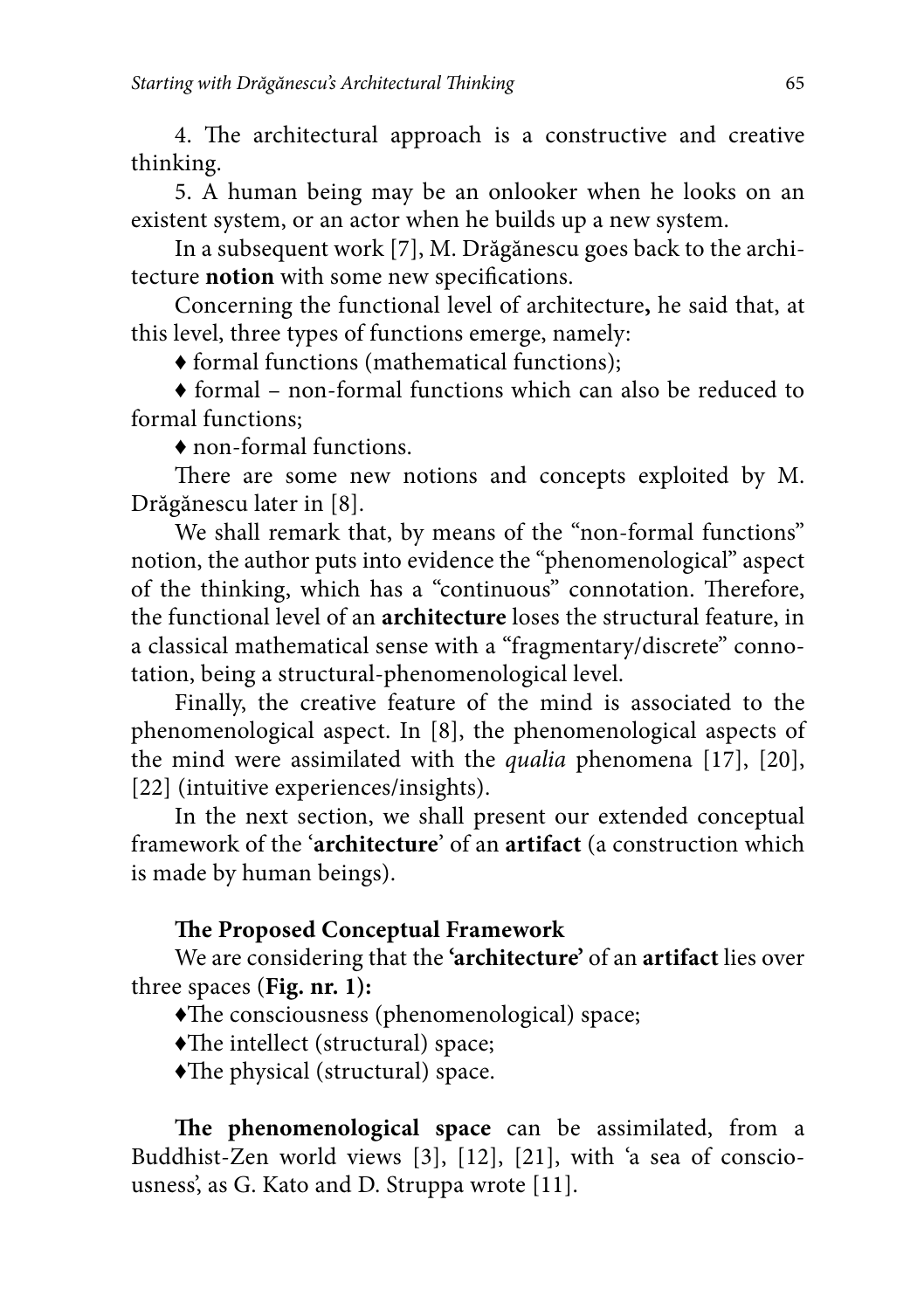

Fig. nr. 1

This "sea of consciousness" seems to be like but, in the same time, unlike – if we take into consideration some nuances, but fundamental ones –, with the 'collective unconscious' of Jung's point of view. In **the phenomenological space** an *individual consciousness* arrives, through a *Qualia (informational – intro-opening* [5], [7]) *phenomena (processes)*  at a **Formative Image (FI)** [14], [16] of the future **artifact**. If the **FI**  is a **natural** (non-temporal) entity one, then the future **artifact** can become an efficient and long vive **product** in the physical space [13], [14], [15], [16]. In this case, the **FI** will contain **true phenomenological senses**.

By the mediation of a *new informational process* **FI** is transformed from an *individual consciousness* into **an individual intellect space.**  The *individual intellect* becomes aware of the 'whole' of the **FI** (as a 'high level concept' of the future **artifact** [13]) and rationalizes the received **FI** by assigning it some suitable **synthetic features.** Such synthetic features we shall call **Sensical Invariants (SV),** because the **SV** preserves, under certain conditions, the **phenomenological senses**.

In an **individual intellect space** the **Sensical Invariants (SV)**  are subdued to a *new informational process* – which we shall call the *process of communication*.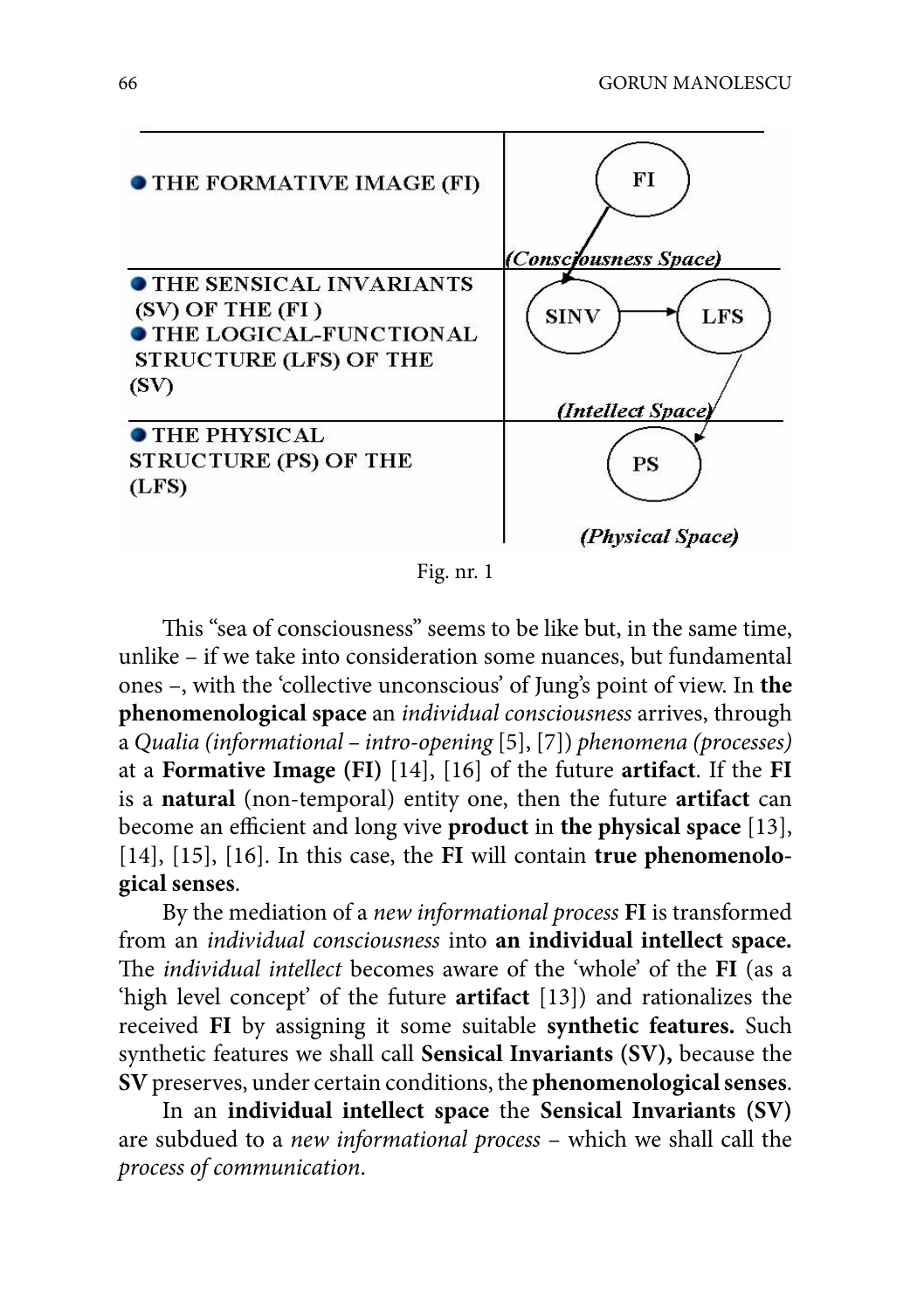By the *process of communication* the **SV** is detailed and transformed into the **Project** of a new **artifact**, which, in fact, is a description of the **artifact Logical-Functional Structure (LFS)** [14], [16]. Within the frame of the *process of communication* new links are introduced among the **SV** elements, links of a logical-mathematical kind (relations, functions, operations, operators etc.), which make also possible the appearance of some new elements besides the previous ones in **SV.**  Also **LFS** preserves, under certain conditions, the **phenomenological senses** captured by **SV.**

The LFS finally is transformed, by *a process of construction (a physical technological process)* into the **Physical Structure (PS)** [15], [16] of the new **artifact,** passing from **the individual intellect space**  to **the physical space** and, under suitable circumstances, **PS** preserves the **phenomenological senses** from the **LFS,** too.

**ARCHITECTURE** 



Fig. nr. 2

In **Fig. nr. 2** one can notice how the **FI** is included in the **SV**, how SV is included in LFS, and how, finally, LFS is included in PS. The picture described in Fig. 2, is a correct one **if and only if certain** condition are fulfilled, as we will show later on. In that way, according to our opinion, a human observer perception of the **architectural 'whole'/gestalt** of an **artifact** [6] can be explained.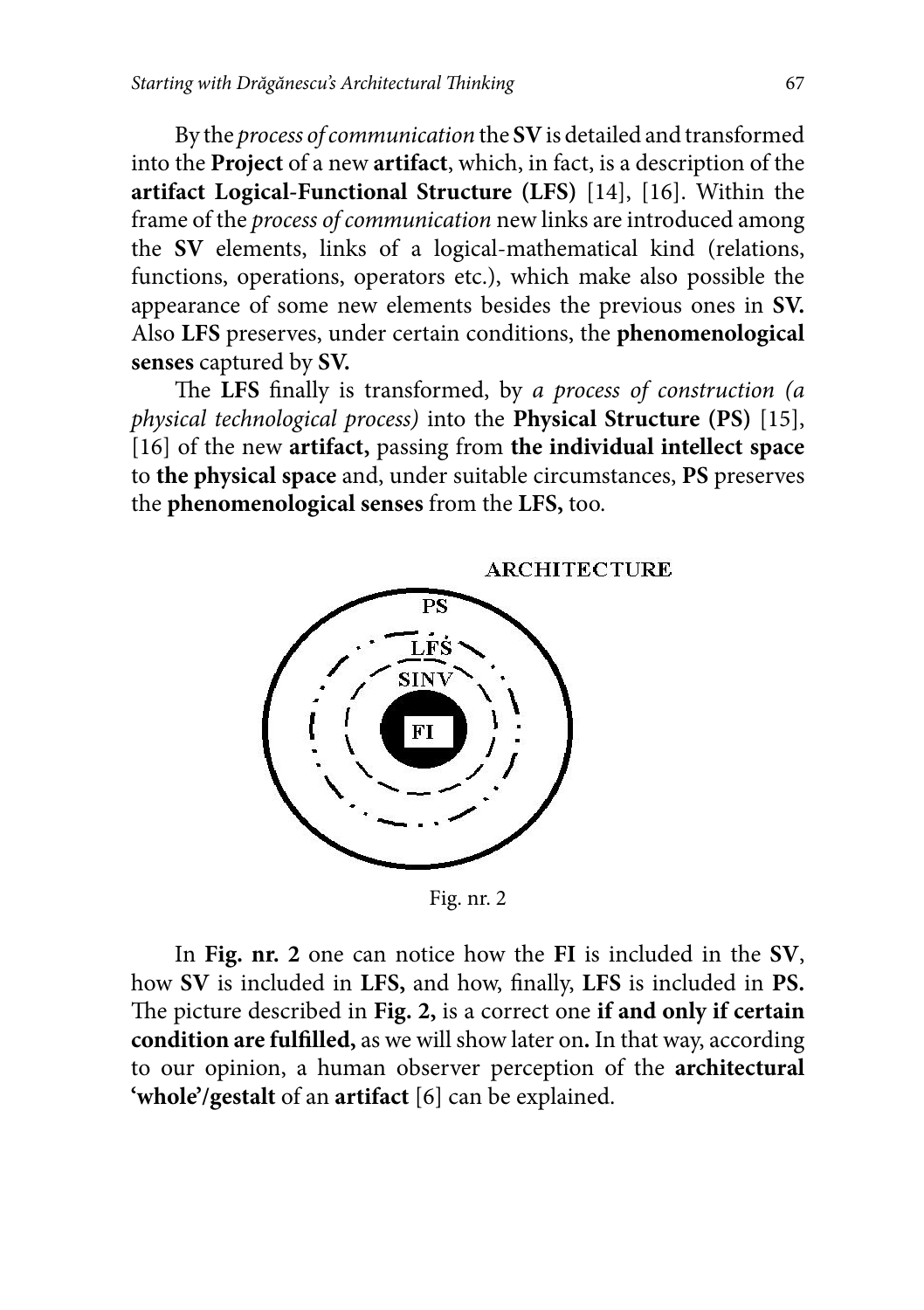## The Modeling Approach – Preliminaries

According to [8], "structural-phenomenological theories may be 'detailed theories' or 'envelope theories' ". In [8], the 'envelope theories' point of view is taken into account. *In the present work, the considerations that follow are exposed in the frame of 'envelope theories', too. From that point of view, we will not analyze how the functors between the various categories of our modeling approach are realized in detail*  (this aspect will be approached in future works). *Hence, we only assert the realty of such functors.*

Also, according to [8] "A phenomenological category… is a collection of phenomenological objects… *(an elementary phenomenological sense or a set of phenomenological senses*). The physical-informational content of morphism is a natural relationship from a phenomenological sense to another. It does not matter where these two phenomenological senses are located. In fact, the phenomenological realm there is no physical space, and still if we imagine these two phenomenological senses like two separated points, the agitation of one point – because it is a process, it may be a sort of vibration – produces an excitation of the other point which will vibrate itself in a more or less different manner. We consider, in the case of such excitation, that two points (phenomenological senses), as processes, are 'relatively neighbors' and if the phenomenological category has only such morphisms, then the category is said to be 'not to large' ". *We will take into consideration the same point of view about the phenomenological categories.*

In the next sections we will present a Simplified Theoretical Case **S**tudy of the **architecture (STCS)** of a **new artifact** and a step-by-step building up of such architecture. Finally, we will put into evidence a more complicated case.

# The Appearance of the Formative Image (Fi)-Step 1 **Working assumptions:**

 $\triangle$  The *consciousness space* is **phenomenological**.

♦ A **FI** of a new **artifact** has been appeared into the *individual consciousness of a human being* by means of Qualia phenomena.

♦ **FI** contains only three phenomenological senses, as **Fig.nr. 3**  shows, according to the **STCS** (Simplified Theoretical Case Study), which constitutes our discussion subject, for the moment.

# **Modeling approach:**

♦ Let **Cfi** be the phenomenological category associated to **FI.**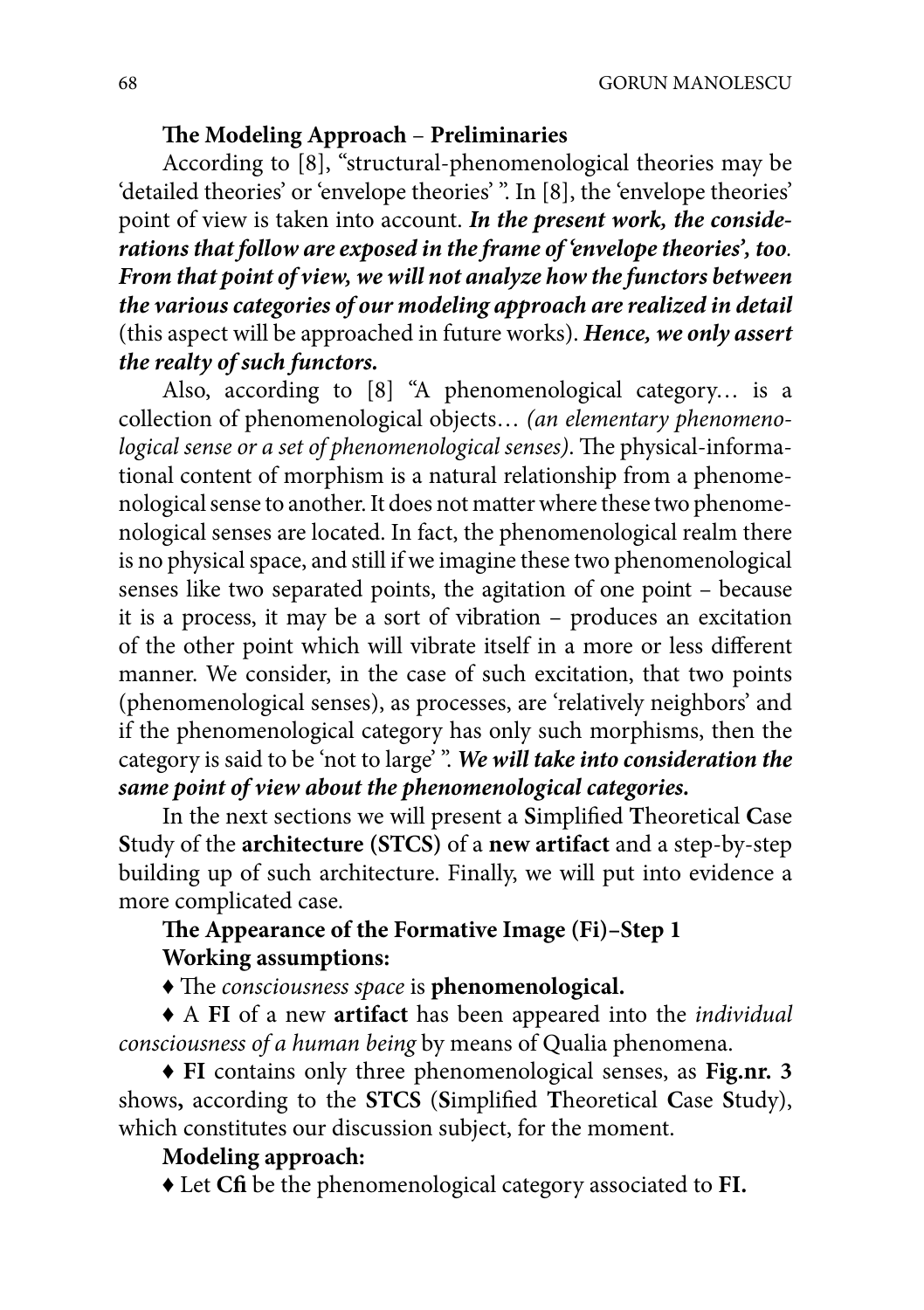$\blacklozenge$  The objects of Cfi are sets of phenomenological senses. In **STCS** there are only three objects, each object containing a single phenomenological sense, as an element of a phenomenological senses set **(Fig. 3).**

• The morphisms of **Cfi** are the links between the phenomenological senses (there are only three morphisms – **Fig. 3**).



Fig. nr. 3

# The Appearance of the Sensical Invariants (Sv) – Step 2 **Working assumptions:**

 $\blacklozenge$  The *intellect* of a human being is **structural** and the appearance of **Sensical inVariants (SV)** takes place in an *individual intellect*.

 $\blacklozenge$  The FI transformation from *individual consciousness* into *intellect* may be modeled by means of a **functor F'** which consists in an informational process (in the frame of an 'envelope' theory).

♦ *Diff erent from the opinion in* [8], *we do not consider a 'neuronal automaton' as an object in Csv. Also, we do not consider a 'neuronal automaton' as a category whose objects are sets of automaton states and whose morphisms are transitions from a state to another state. Our point of view is that the objects of Csv are sets of 'neuronal automata' states and the morphisms of Csv are the inputs-outputs of these 'neuronal automata'.*

*More precisely, if we consider that A (a set of states of a certain 'neuronalautomaton') is an object of Csv, then a mophism with the target A is, by definition, an input under which the automaton takes a state a*  $\in$ *A*, *while a morphism whose source is A is an output produced by a state a*  ∈ *A.* We admit that there is an approximation but, as we shall see later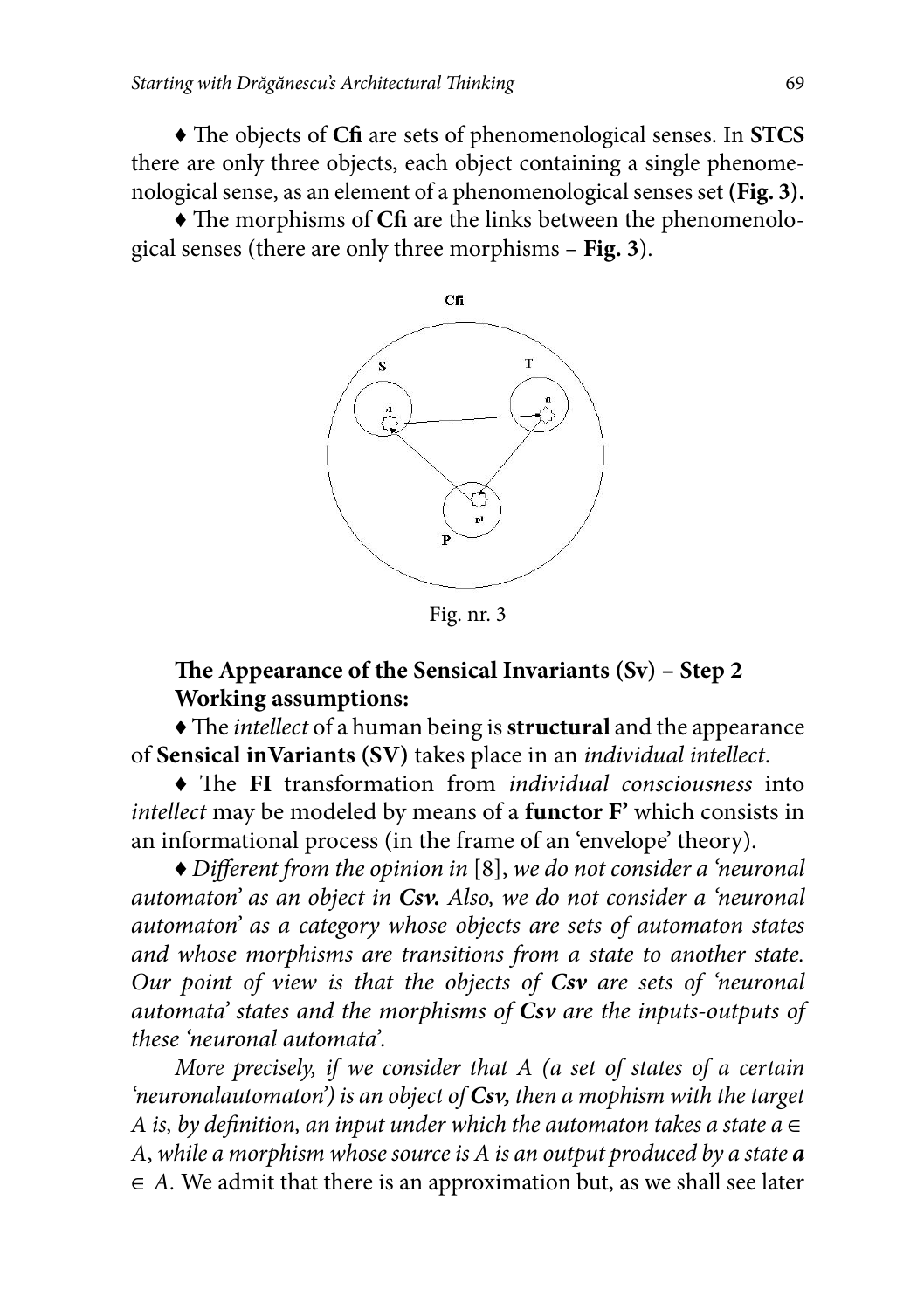on, that approximation will be more useful for the links between some senses from **Cfi** and certain states from **Csv** and conversely.

♦ Before the appearance of the **functor F'**, from the **architectural point of view**, it is considered that the 'neuronal automata' from the whole brain have been at rest. So, the associated sets of states of the 'neuronal Fig. 3 automata' initially are empty sets (the 'neuronal automata', from the brain, is working for other tasks but not for an **architecture**).

♦ According to the **STCS,** the **FI** contains only three phenomenological senses **(Fig. 3),** and when the **functor F'** appears, only three corresponding 'neuronal automata' begin to 'vibrate' in different ways, in consonance with the three phenomenological senses of FI; hence, in the associated sets of states only one element emerges. This is in concordance with the feasibility reason (highlighted by M. Drăgănescu) when a functor is applied between a phenomenological **(FI)** and a structural **(SV)** category (**SV** appears in an **intellect**  which is structural): "in a human body there cannot be a neuronological structure lacking significance" [8].

## **Modeling approach:**

- ♦ Let **Csv** be the structural category of the **SV.**
- $\blacklozenge$  The Csv category appears only when the **functor** F' begins to work.

 $\blacklozenge$  The objects of Csv are sets of states of a 'neuronal automaton' (in the **STCS,** there are only three objects, each object containing a single state; the state are singleton – **Fig. 3, Fig. 4).**

 $\triangle$  The morphisms of Csv are the inputs-outputs of the 'neuronal automata' (there are only three morphisms in our **STCS** – **Fig. 4).**



Fig. nr. 4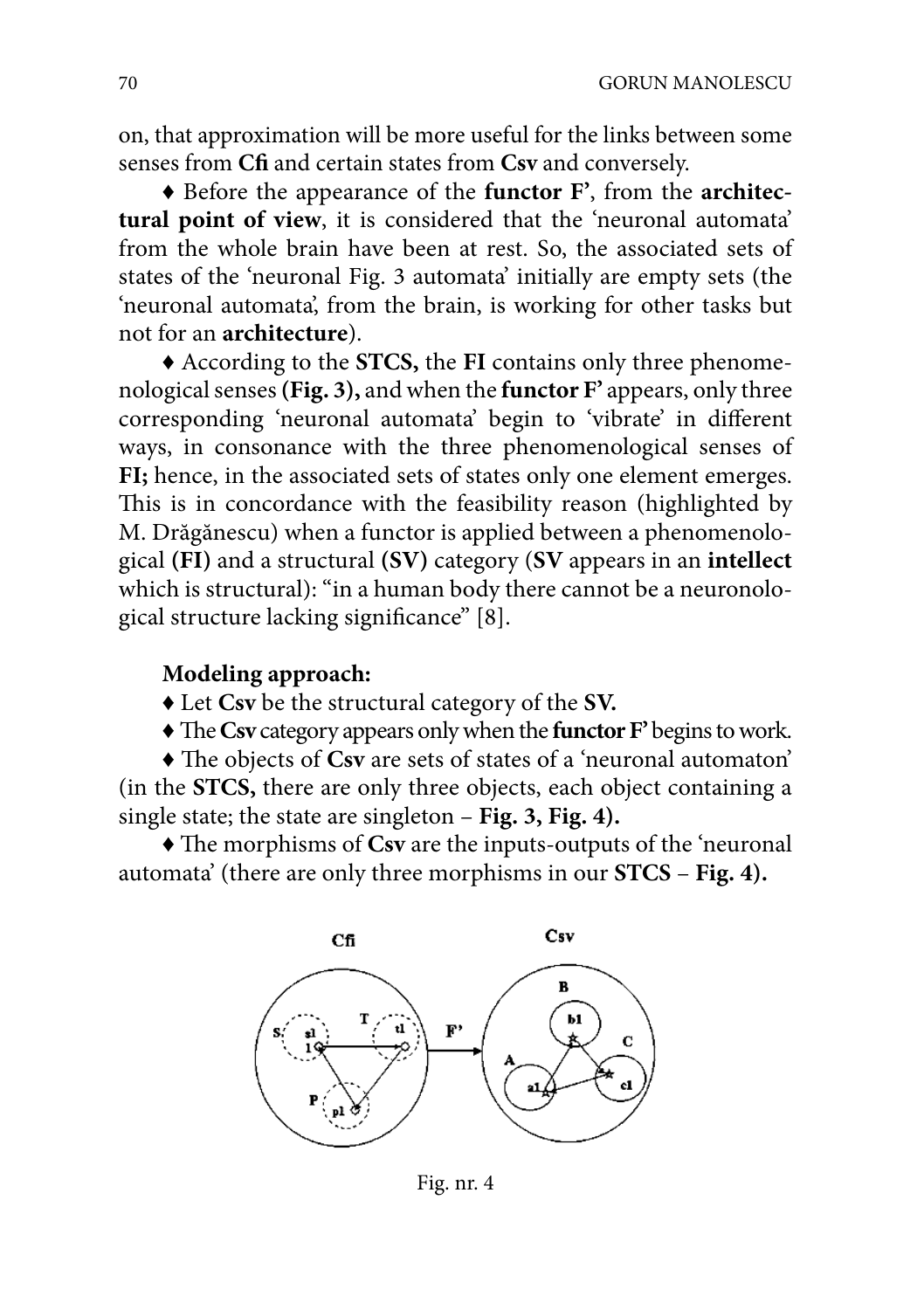#### **Consequence:**

In our **STCS** the **functor F': Cfi -> Csv** is an *isomorphism* of categories [2], because:

♦ For each pair **X,Y** of objects of **Cfi ,** the mapping:

**MO**  $(X, Y) \rightarrow MO$   $(F'(X), F'(Y))$  induced by  $F'$  is a bijection, respectively the **functor F'** is a **full and faithfull functor.**

 $\blacklozenge$  The mapping **Ob** (**Cfi**)  $\blacktriangleright$  **Ob** (**Csv**) induced by **F**' is a bijection.

The Appearance Of The Logical Functional Structure (Lfs) – **Step 3**



Fig. nr. 5

#### **Working assumptions:**

• The *intellect* of human being is **structural** and the appearance of **Logical-Functional Structure (LFS)** takes place in intellect, too.

• The transformation from **SV** to LFS is a transformation from *intellect into itself, and it can be modeled by means of a functor*  $F''$ which consists in an informational process, too (in the frame of an 'envelope' theory). We shall call **F"** a **"communication"** process.

 $\triangle$  The "communication" process will explain SV, and also it will detail the SV, in a discursive-logical sense. Thus, the Project or the **Logical-Functional Structure (LFS)** of the new artifact will appear.

• The "**communication**" process may be characterized as follows: it supposes the existence of a transmitter;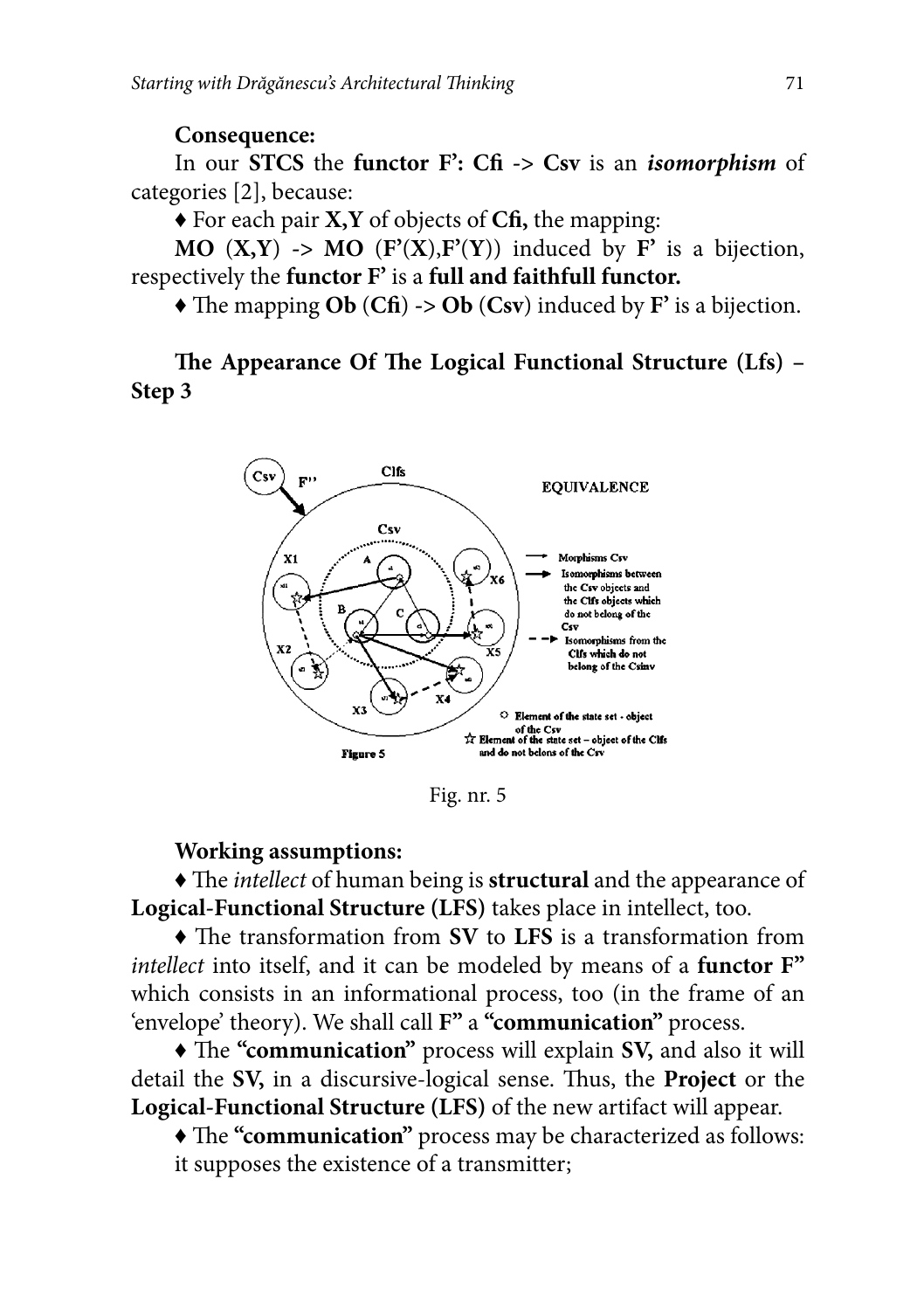the introduction, by the transmitter, of some new linking elements like the logical-mathematical ones: relation, function, operations, operators, etc., could also produce the "stimulation" of some new 'neuronal automata'. In this case, **from an architectural point of view,**  these new 'neuronal automata' will pass from an "at rest" state into an "active state";

it supposes the existence of a receiver; the receiver can be one and the same entity with the transmitter or it can be a separated entity;

## **Modeling approach:**

♦ Let **Clfs** be the structural category of the **LFS.**

 $\blacklozenge$  The Clfs category appears only the **functor F**" begins to work.

• The objects of **Clfs** are the objects of **Csv** category and, possibly, **Clfs** contains new objects produced by the previous "stimulation" of the new 'neuronal automata' – **Fig. nr. 5.**

 $\blacklozenge$  The morphisms of **Clfs** are the morpisms of **Csv** and the new morphisms induced by the appearance of new linking elements – **Fig. nr. 5.**

# **Consequences:**

**1.** The **functor** F<sup>"</sup> induces, in the **STCS** – Fig. 5, an *equivalence* [2] between **Csv** and **Clfs,** because:

♦ For each pair **X,Y** of objects of **Csv,** the mapping:

**MO**  $(X, Y) \rightarrow MO$   $(F''(X), F''(Y))$  induced by  $F''$  is a bijection, respectively the **functor F"** is a **full and faithfull functor.**

♦ Each object of **Clfs** is *isomorphic* with an **F"**(**M**), where **M** is an object of **Csv.**

**2.** A particular aspect is presented in the **Fig. 6** which is extracted from the **Fig. 5.**

The configuration of Fig. 6 represents a *morphisms equivalence*: **u**: **b1** -> **x31** and **v: b1 -> x41** or a canonical *isomorpism of both morphisms ones* [2], because:

 $\triangle$  The two morphisms are *strict morphisms* being *isomorphisms*.

 $\triangle$  There is an *isomorphims w:x31* -> *x41* so that the diagram from the **Fig. 6** becomes *a comutative one.*

This above case seems to be a **redundancy**. That is to say that during the **communication** process a **redundant** *logical expression* has been introduced. In some circumstances such a redundancy is a benefit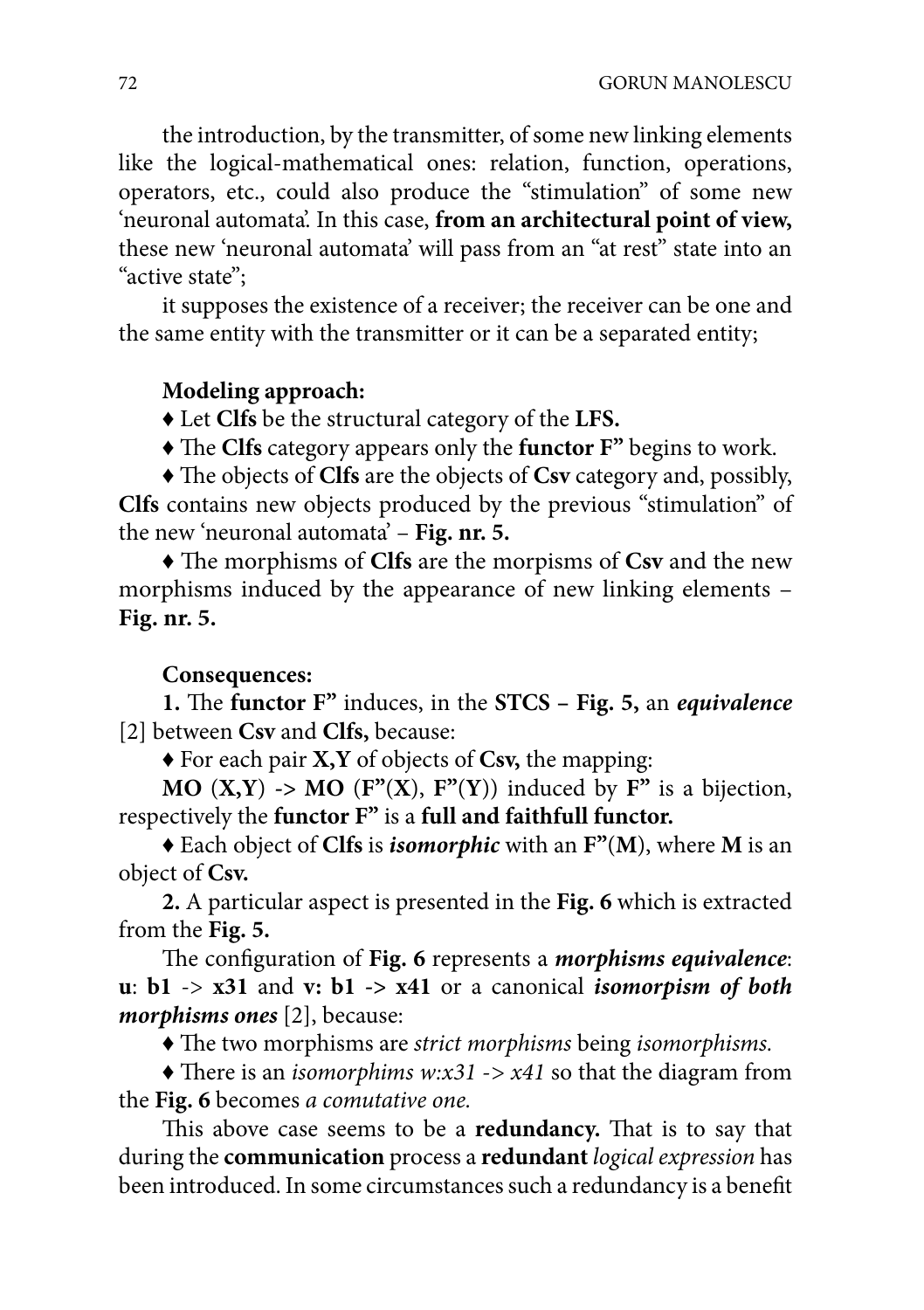but in other circumstances it represents a lack of both concision and clarity. The redundancies could be reduced by aid of a certain process of "filtration". Although such a "filtration" process does not represent the object of our discussion, and for the present moment we are not trying to define it, the opportunity of its application will be also discussed in the next paragraph, in other context.

**Equivalence** *versus* **Non-Equivalence:**



Fig. nr. 6

Contrary to the case which has been presented in **Fig. 5,** in **Fig. 7** and **8** we shall consider two cases of **nonequivalence** between a **SV**  and a **LFS, which** are modeled as categories**.**

The weak/"noise" non-equivalence is presented in Fig. 7. In this case the non-equivalence appears due to the fact that the condition: "each object of **Clfs** must be *isomorphic* with an **F"** (**M**), where **M** is an object of Csv" is not fulfilled for some objects of Clfs: e.g. X7, X8, and **X9** objects.

**From an architectural point of view,** such case of non-equivalence may be a case which we shall call of a **"weak/'noises' non-equivalence"** between a **Clfs** and a **Csv**, respectively.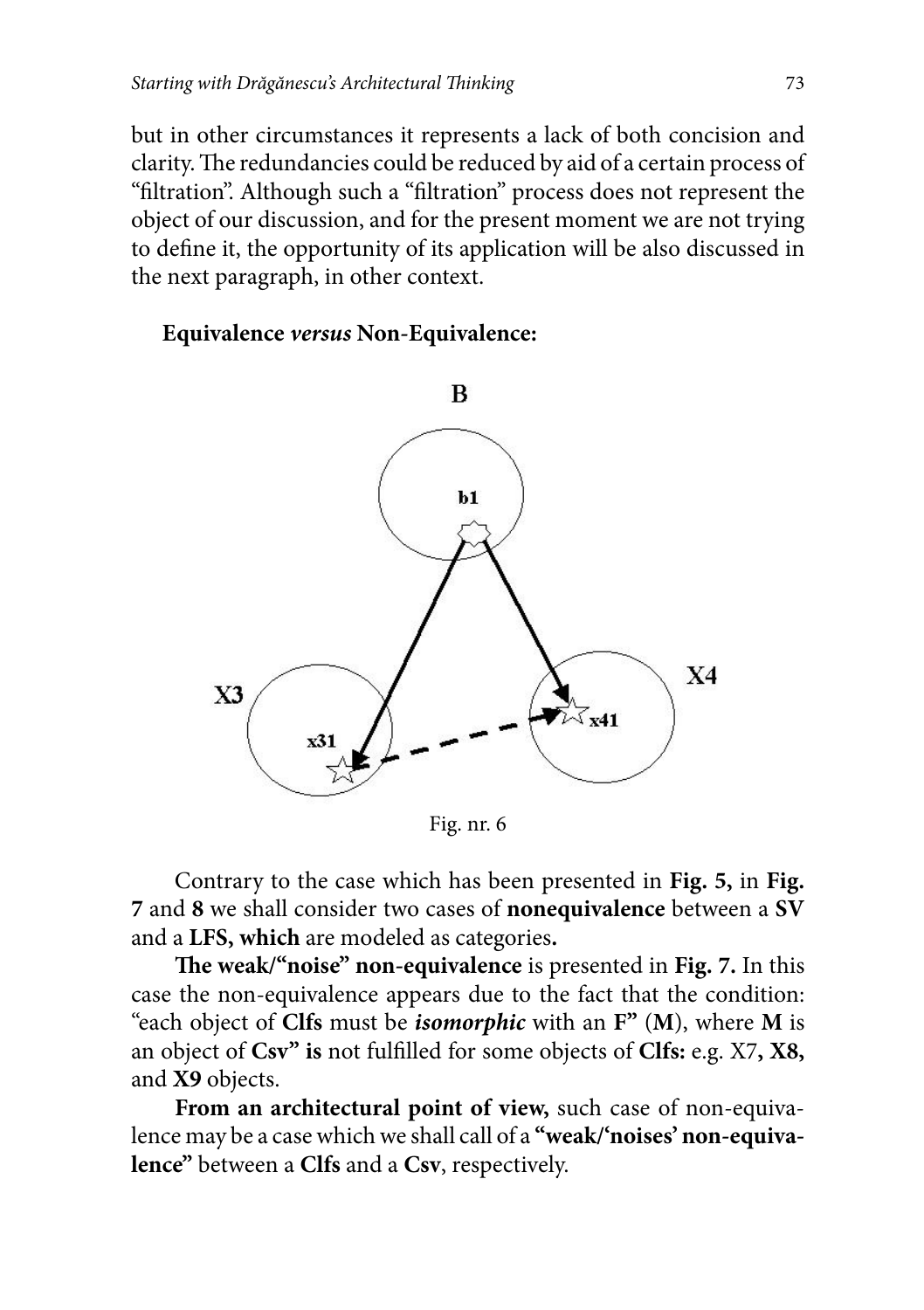Indeed, we can remark that although some objects of **Clfs** (e.g. **X7, X8,** and **X9)** have not a corresponding isomorphic object in Csv, the same condition is false for *all objects* of the Csv. This means that *all phenomenological senses which have been preserved in* **Csv** *are transmitted into Clfs by means of F"* **functor***.*



Fig. nr. 7

The appearance of some objects like **X7, X8, and X9** in a Clfs category may be interpreted as a "noise". That is to say that during the **communication** process some **residual** *logical expressions* have been introduced. In this case the "noise" should be reduced by a certain process of "filtration" similar to that one used in the case of *redun***dancies** (see the previous paragraph). More than that, if such a 'noises' are not cut off during the 3rd step, then the future physical (concrete) **artifact** which will build up in the next 4th step, it shall become a baroque **artifact,** and so it shall move away from the simplicity of the 'natural' forms [16] (see also the engineering method of the "functional analysis" for choosing only those necessary functions so that a technical product becomes full efficient from a user/client point of view).

# The strong/nonequivalence is presented in Fig. 8.

In this case, like in the previous one, the non-equivalence appears due to the fact that the condition: "each object of **Clfs** must be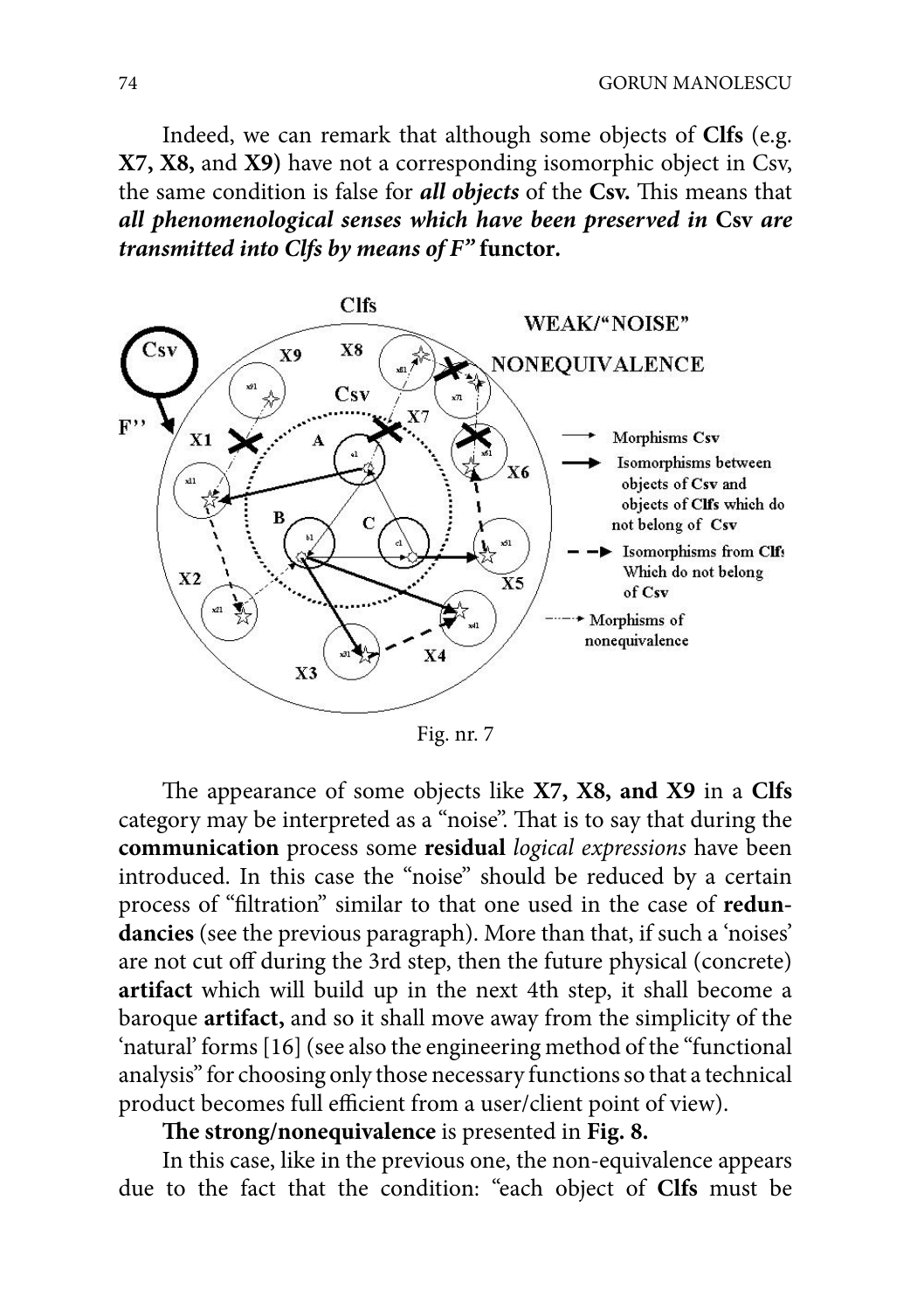*isomorphic* with an  $F''(M)$ , where M is an object of Csv" is not fulfilled for some objects of **Clfs:** e.g. **X1** object.

But, in the present case, **from an architectural point of view,** it is a case which we shall call of **"strong/non-equivalence"** between a

**Clfs** and a **Csv,** respectively. And it is a **strong non-equivalence** case because also the condition that "each object of Csv has a corresponding isomorphic object in  $Clfs''$  is not fulfilled (the morphism  $MO(A,X1)$ ) in Fig. 8, is not an isomorphism). This means that *some phenomenological senses which have been preserved in* **Csv** *are lost when a communication between* **Csv** *and* **Clfs** *takes place by means of F"* **functor***.* 



Fig. nr. 8

**From an architectural point of view,** a *fuzzy function* may be introduced for to make a difference between the cases in that one or more phenomenological senses are lost when an **strong non-equivalence**  appears. We will develop this idea in a future work.

# The Appearance Of The Physical Structure (Ps) - Step 4 **Working assumptions:**

• The *physical* space is **structural** and the appearance of the **Physical Structure (PS)** takes place into the *physical* space.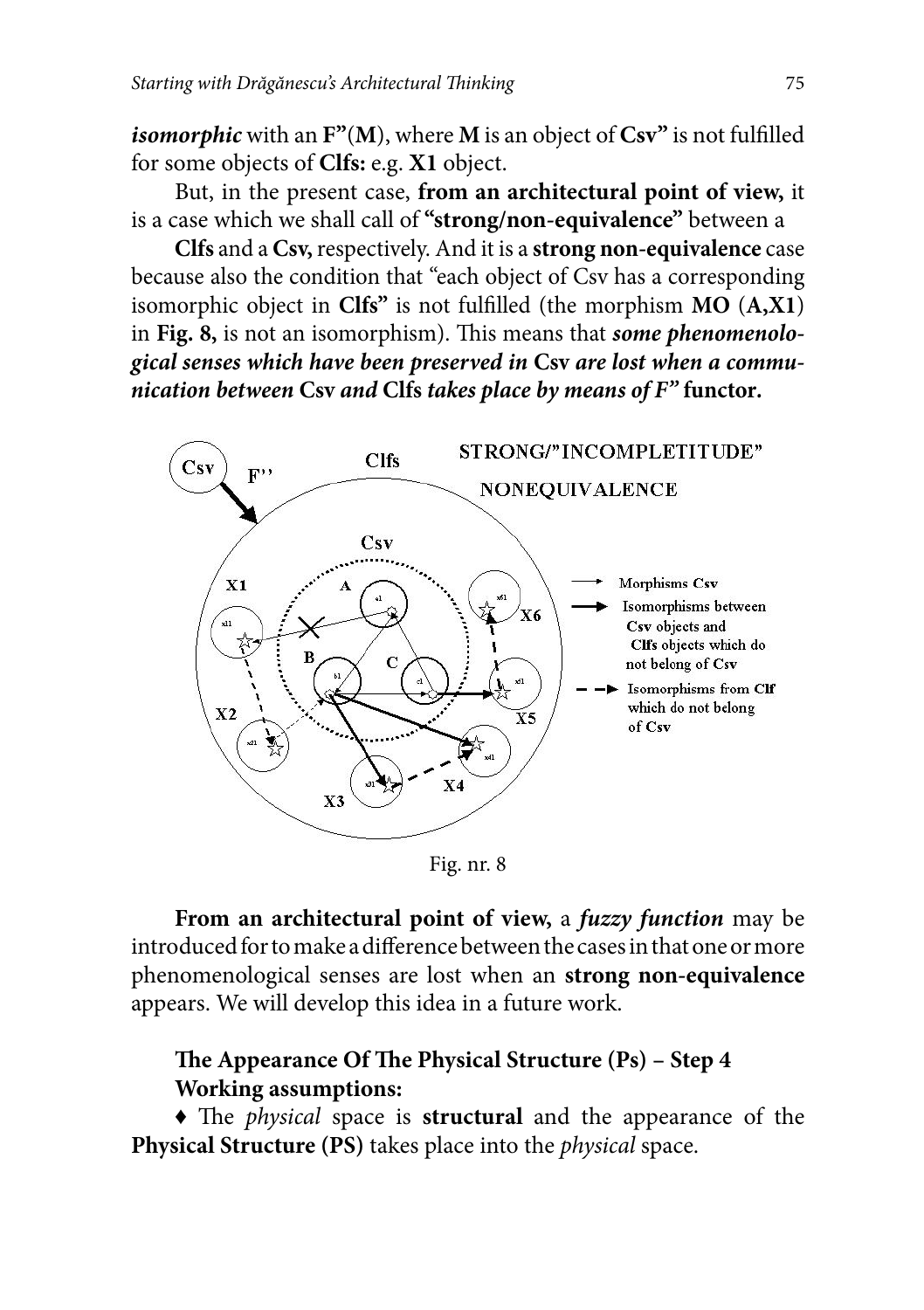$\triangle$  The LFS transformation from an *individual intellect* into *physical* space may be modeled by means a **functor F'"** which consists in a building up/technological process (in the frame of an 'envelope' theory).

♦ During a **"technological"** process some *technological compulsions* can appear;

 $\triangle$  The *technological compulsions* can introduce some disturbances and, consequently, some modifications of the LFS (project) of a new **artifact** may appear.

 $\blacklozenge$  The "technological" process will transform the LFS into physical (concrete) structure of a new **artifact.**

### **Modeling approach:**

♦ Let **Cps** be the structural category of the **PS.**

 $\blacklozenge$  The Cps category appears only F<sup>"</sup> functor begins to work.

 $\blacklozenge$  The objects of Cps are physical (concrete) components of the new **artifact.**

 $\blacklozenge$  The morphisms of Cps are physical (concrete) linking elements between the physical (concrete) components of the new **artifact.**

**Commentary:** When the technological compulsions lead to some modification into the LFS, then these ones can or cannot induce a **nonequivalence** between the **Clfs** and **Cps.**

## **A Feed-Back Process – A Possible Generalisation of the Simplified Theoretical Case Study**

Let us come back to the 3rd step. Also, let us suppose that the **Cfi**  and the **Csv** categories of the new **artifact** are unique. But, through a **communication** process (**F" functor** application), many **equivalent Clfs** categories can appear, as it is shown in **Fig. 9.**

From **Fig. 9** one can observes that:

1. For a selection making between different variants of the **equivalent Clfs categories**, the Top-Down Structured Decisions Method [15] may be applied.

2. The same thing is valid before a building up process will be implemented (see also **Fig. 9**).

**NOTE:** both 1st and 2nd aspects will be discussed in other work.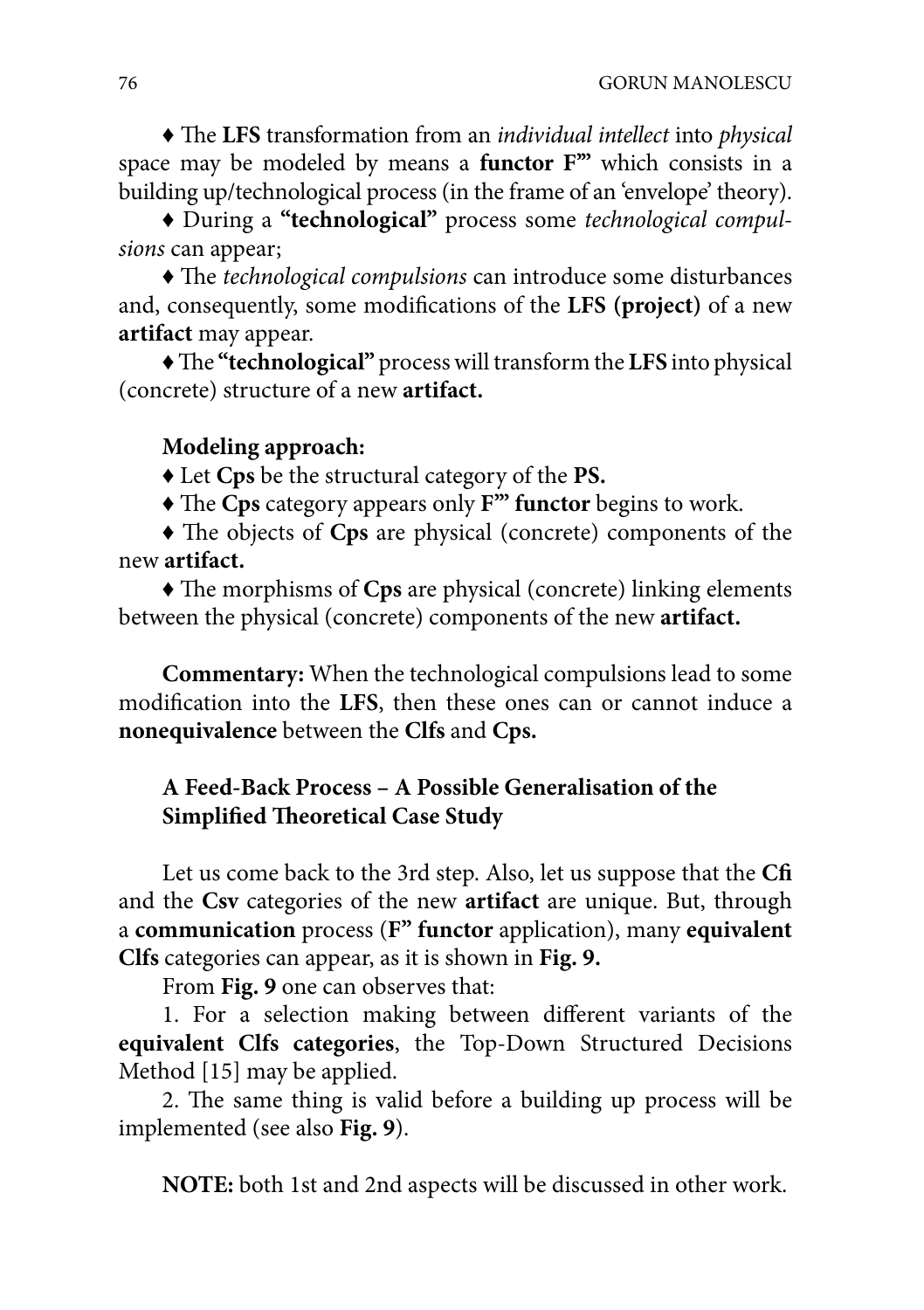3. In the context of the present discussion, we consider very important the fact that the appearance of a **LFS,** which is modeled by a **Clfs** category (e.g. **Clfs1 – Fig. 9**), can produce a *feedback process* (a **G functor** in our modeling approach). The **G** functor acts between a **Clfs** and the **Cfi categories**, as is shown on the **Fig. 9.** What is the result of that **G** functor action? This is an important question.



Fig. nr. 9

A possible answer is presented in **Fig. 10.**

One can observe **(Fig. 10)** that the action of the **G functor** produces the appearance of both new objects and new morphisms in the **Cfi**  category and so, this category can be "enriched". Also, one can observes **(Fig. 10)** that a new **F' functor** can go into action between the **Cfi** and the **Csv** categories. So, a new interesting question appears: does the new **F' functor** induces a new *isomorphism* between **Cfi** and **Csv,** or an *equivalence* only? It seems that the *isomormphism is preserved*, as **Fig.**  10 reveals. Thus, the results obtained from the Simplified Theoretical **Case Study (STCS) seem to be valid in a general case, too**.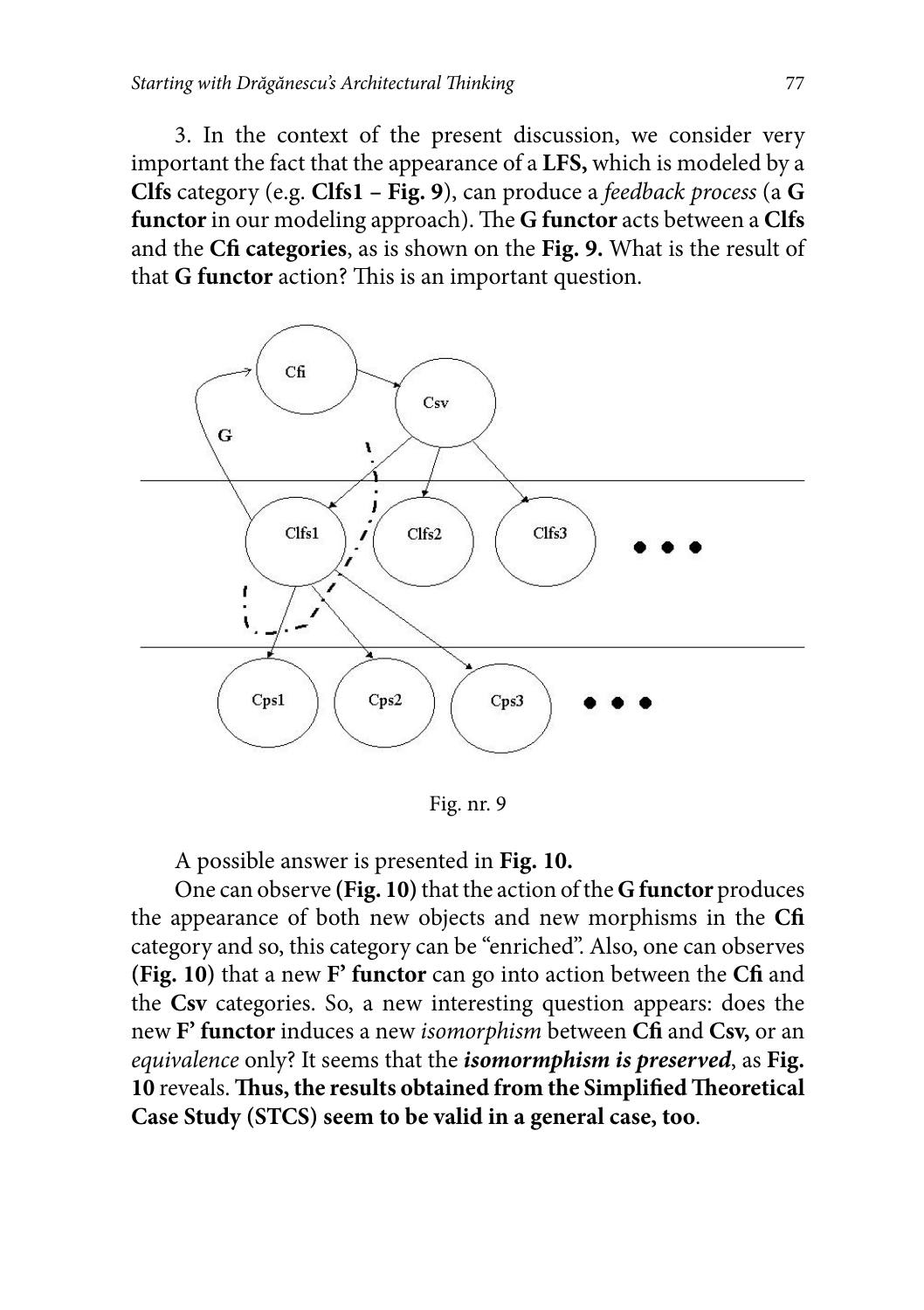#### **Final Remarks**

1. We are aware of the fact that the conceptual framework, as well as the entire modeling approach of artifact **architecture,** suggested in the present paper, represents only a first approximation, and due to this reason we consider it as "an attempt".

2. There is one fundamental problem (according to our point of view) left for discussion in connection with the conceptual framework which we suggested, namely: the possibility of verifying if a formative image **(FI)** of an **artifact** is or is not consonant with a certain natural deep phenomenological entity, such a consonance assuring the efficiency and longevity of an **artifact**. In a future work we will try to find a solution to such a problem.

3. Some equivalence and non-equivalence cases between categories from the chain **'Cfi -Csv-Clfs-Cps'** associated of a new **artifact**  have been put into evidence. It is our hope that such equivalences/ non-equivalences may be, in the future, used to support a Hierarchical Top-Down approach of artifact **architecture.**

4. It is possible that the appearance of a **logical-functional structure,** in the shape of **Clfs** category, may be able to induce, and mediated by a functor **G:** Clfs  $\rightarrow$  Cfi (Fig. 9), a modification of the **formative image** of an **artifact**; further, the appearance of a new functor  $\mathbf{F}$ :  $\mathbf{C}\mathbf{f}$   $\rightarrow$   $\mathbf{C}\mathbf{sv}$  (Fig. 10), may be able to lead to a reconfiguration of the **sensical invariants** (**Csv** category) and so on. Such a process may be interpreted as a "loop" cybernetic process with positive "feedbacks" that, if it is not consciously stopped at a moment, can lead to instability of the "obsessive" type with a medical-pathological meaning. Also, such a "loop" cybernetic process can be started from a **Cps**. These aspects will be approached later.

5. It remains for discussion what means a **physical (concrete) structure** in the case of some **more or less abstract artifacts** (for example a cultural/civilization system or a business).

6. Finally, we consider that we can promote the idea that within the **physical or concrete structure** of an **artifact,** there are phenomenological meanings. These phenomenological senses seem to be transmitted by the chain of the **'Cfi -Csv-Clfs-Cps'** categories and the associated **functors**. More than that, it seems that a **true beautiful architectural gestalt** of an **artifact**, perceived as a psycho-mental state, is represented by those phenomenological ingredients which preserve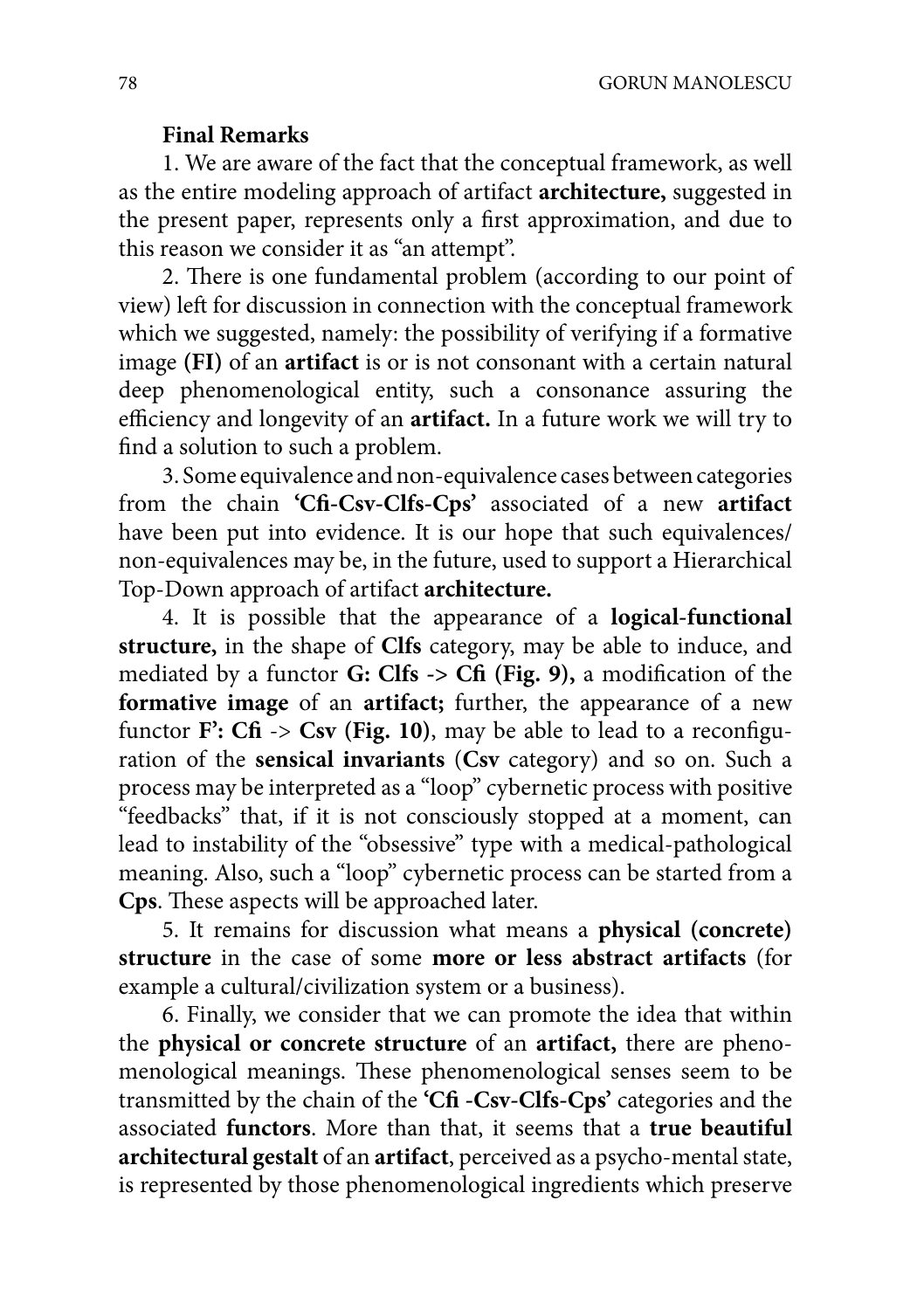themselves from **Cfi** to **Cps,** due to the equivalence of those categories from the chain, *if, and only if, a formative image (FI) of an artifact is consonant with a certain natural deep phenomenological entity.*



Fig. nr. 10

#### **Bibliography**

- [1] AMOROSO, R., *An Introduction to Noetic Field Theory: The Quantization of Mind,* in: R. Amoroso & M. Farias (eds.), *Science and the Primacy of Consciousness*, Orinda, The Noetic Press, 2001.
- [2] ANDREIAN-CAZACU, C., DELEANU, A., JURCHESCU, M., *Topologie, Categorii, Suprafeţe Riemanniene* (Categories, Topology and, Riemannian Surfaces), the Romanian Academy, 1966.
- [3] BAGWAN Shree Rajneesh (OSHO), *Zen* (The complete title: *Zen The Special Transmission –* OSHO International Foundation, 1997), Ram, Bucharest, Romania, 1999.
- [4] DRĂGĂNESCU, M., *Arhitectura sistemelor tehnice* (The Architecture of technical systems), in: Maliţa, M. (coord.), *Sisteme în ştiinţele naturii,* the Romanian Academy, 1979.
- [5] DRĂGĂNESCU, M., *Profunzimile lumii materiale* (The depths of the material world), București, Romania, Ed. Politică, 1979; in English, *The Depths of Existence*, 1997, on the Web: http://www.racai.ro/~dragam, the section NEW.
- [6] DRĂGĂNESCU, M., *Gândirea arhitecturală* (Architectural Thinking), in: Milcu Şt., Stancovici, V. (coord.), *Interdisciplinaritatea în ştiinţa contemporană,* Ed. Politică, Bucharest, Romania, 1980.
- [7] DRĂGĂNESCU, M., *Orthofizica* (Orthophysics), Ed. Științifică și Enciclopedică, Bucharest, Romania, 1985.